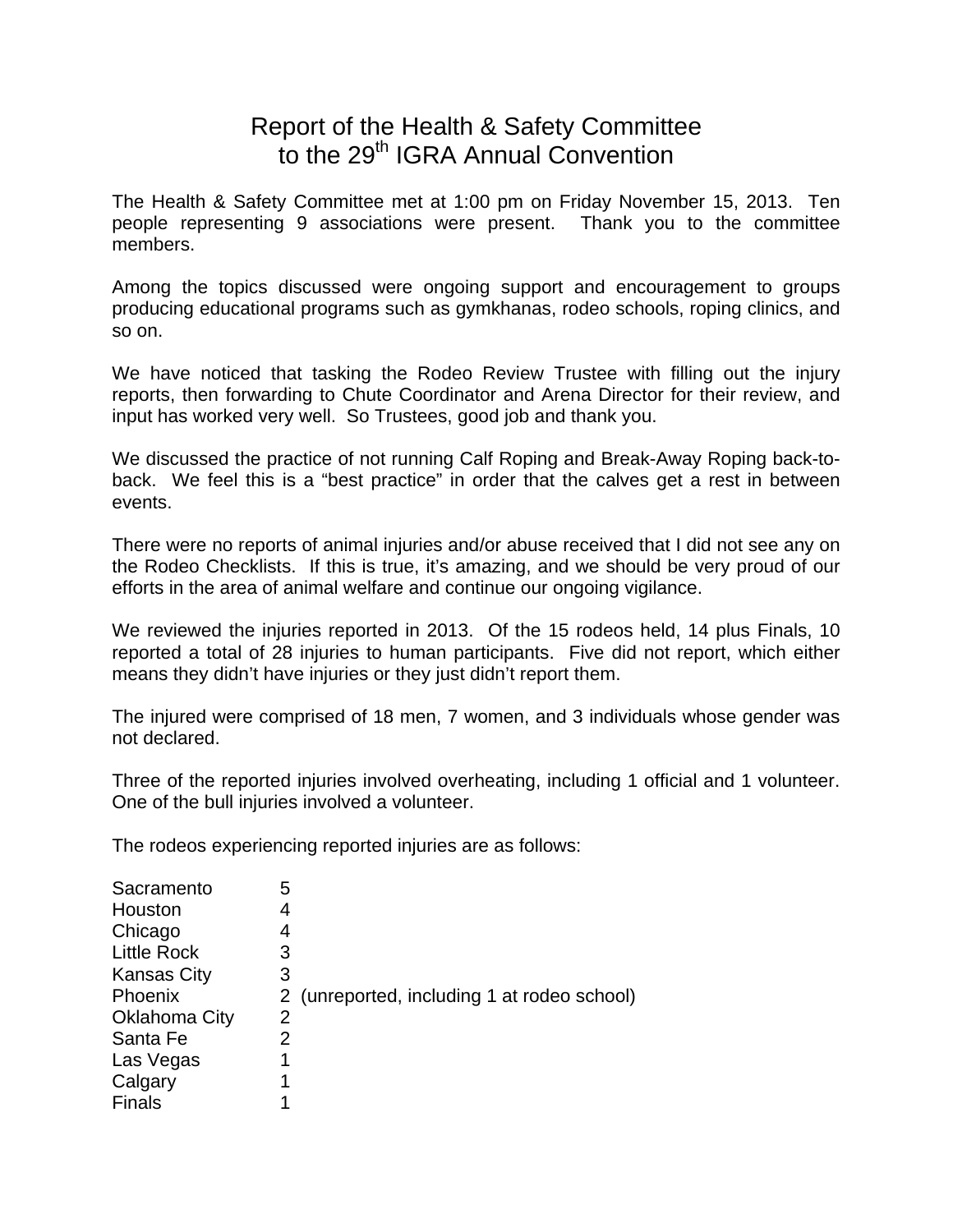In terms of frequency of injuries on a per event basis, Deco had 7, followed by Bulls and Flags with 5 each. Here's the breakdown:

| Rodeo School  |   |
|---------------|---|
| <b>Bulls</b>  | 5 |
| <b>Steers</b> | 1 |
| Dogging       | 4 |
| Flags         | 5 |
| Deco          | 7 |
| Drag          | 4 |
| Goats         | 1 |

This is an impressively low number of injuries given the number of events held.

Training opportunities outside of actual rodeos are clearly beneficial. Remaining hydrated is critical. We had 3 instances of overheated participants this year (that were reported).

The Committee makes the following recommendations:

- 1. Beverage stations need to be accessible. Depending on the layout of an arena, additional beverage stations may need to be available. This could be as simple as having cases of water at the roping chute end of the arena in addition to what is available in the contestant area or chute area.
- 2. Request that the announcer remind volunteers, contestants and officials to keep hydrated.
- 3. Make the Injury Report available to rodeo schools, gymkhanas, etc, and encourage that the reports be completed and submitted as necessary. (Form will be revised to be suitable for non-rodeo events).
- 4. Develop and publish preferred raking patterns for speed events.
- 5. Request that the Rodeo Review Trustee investigate unreported injuries, to the extent possible, with a view towards making them reported injuries.
- 6. Have hand sanitizer available for participants at both ends of the arena.

Respectfully submitted, Amy Griffin, Chair Health & Safety Committee